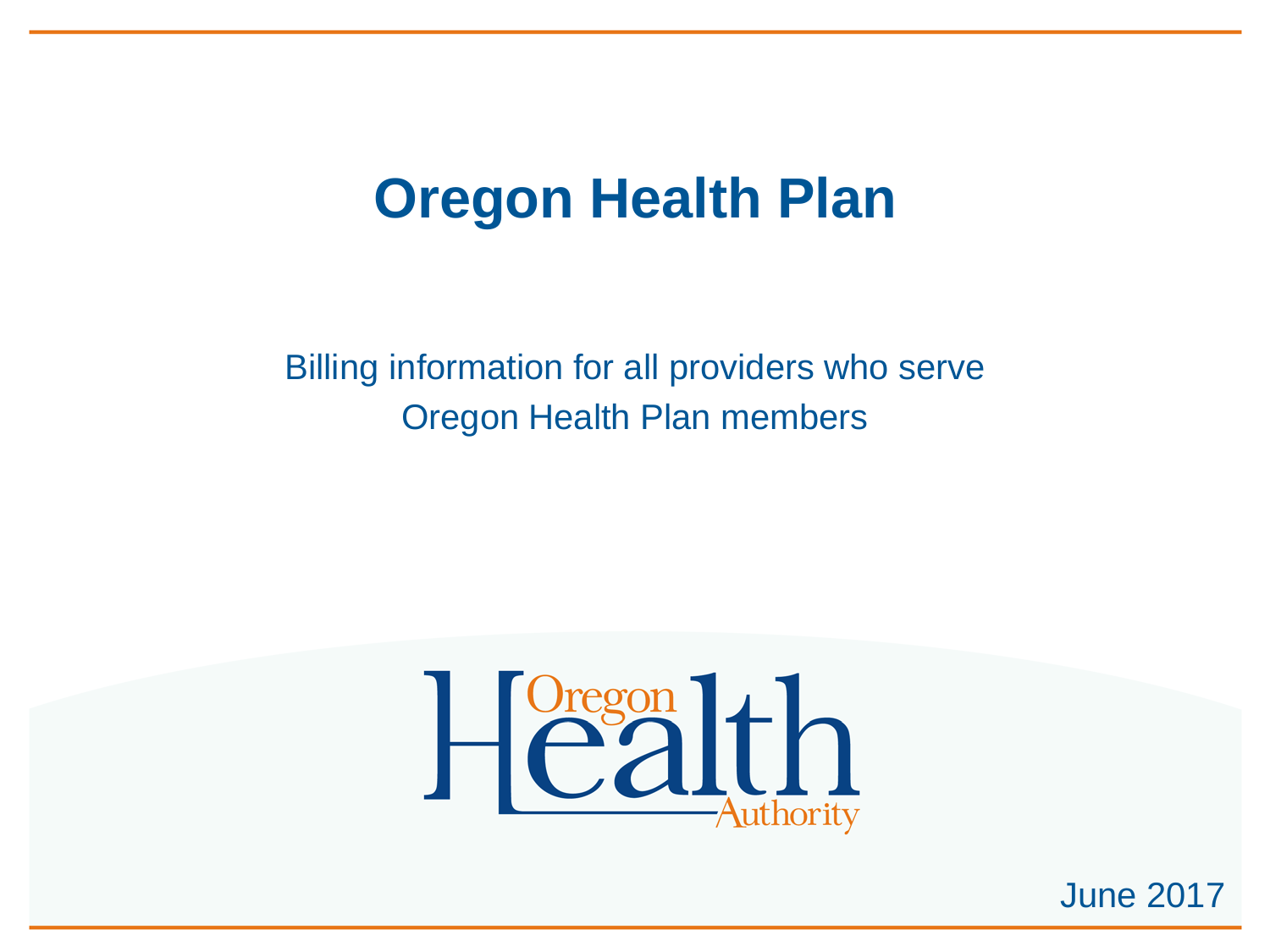### **Agenda**

- Member eligibility
- Documentation and billing
- Resources

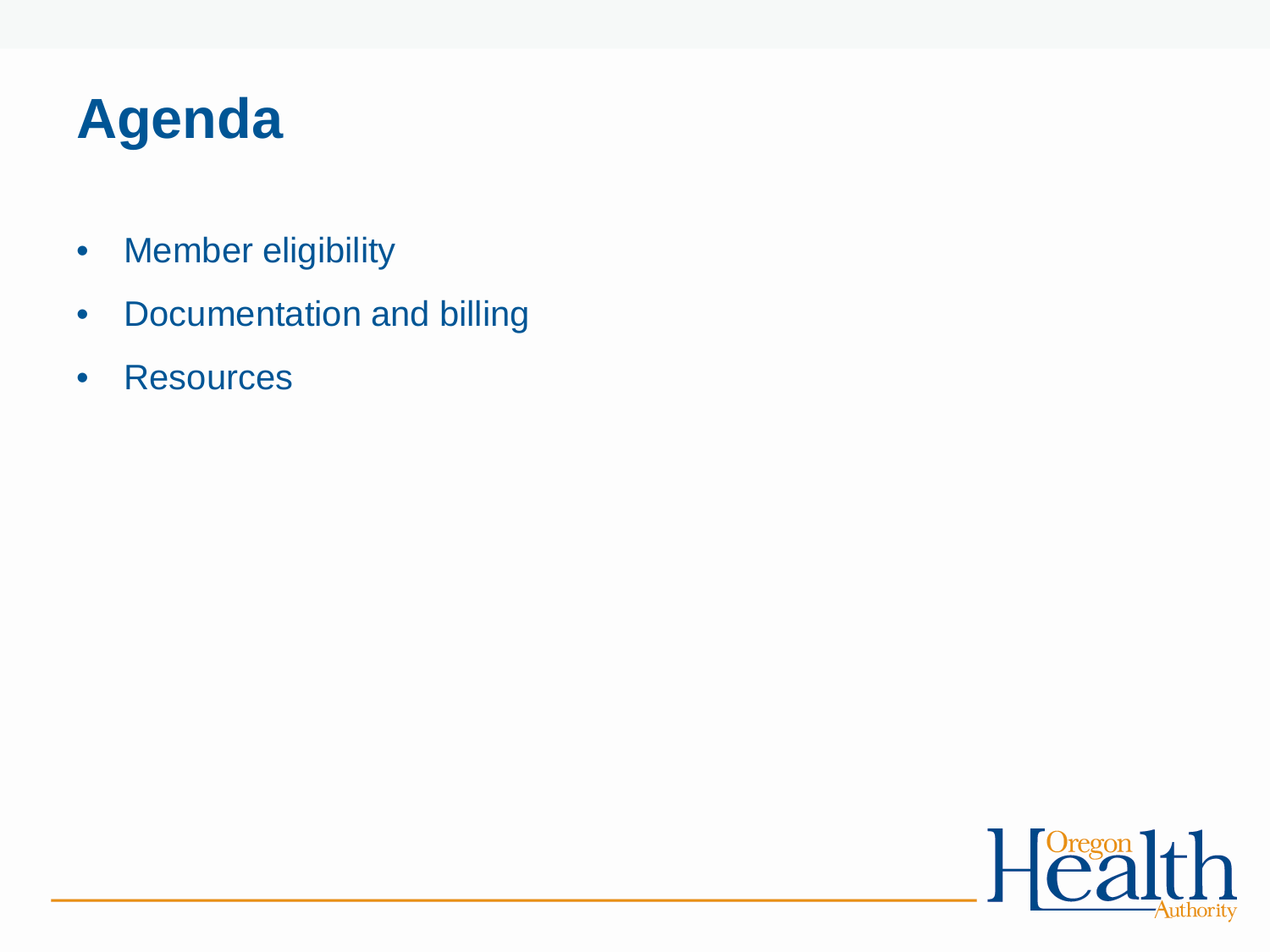# **MEMBER ELIGIBILITY**

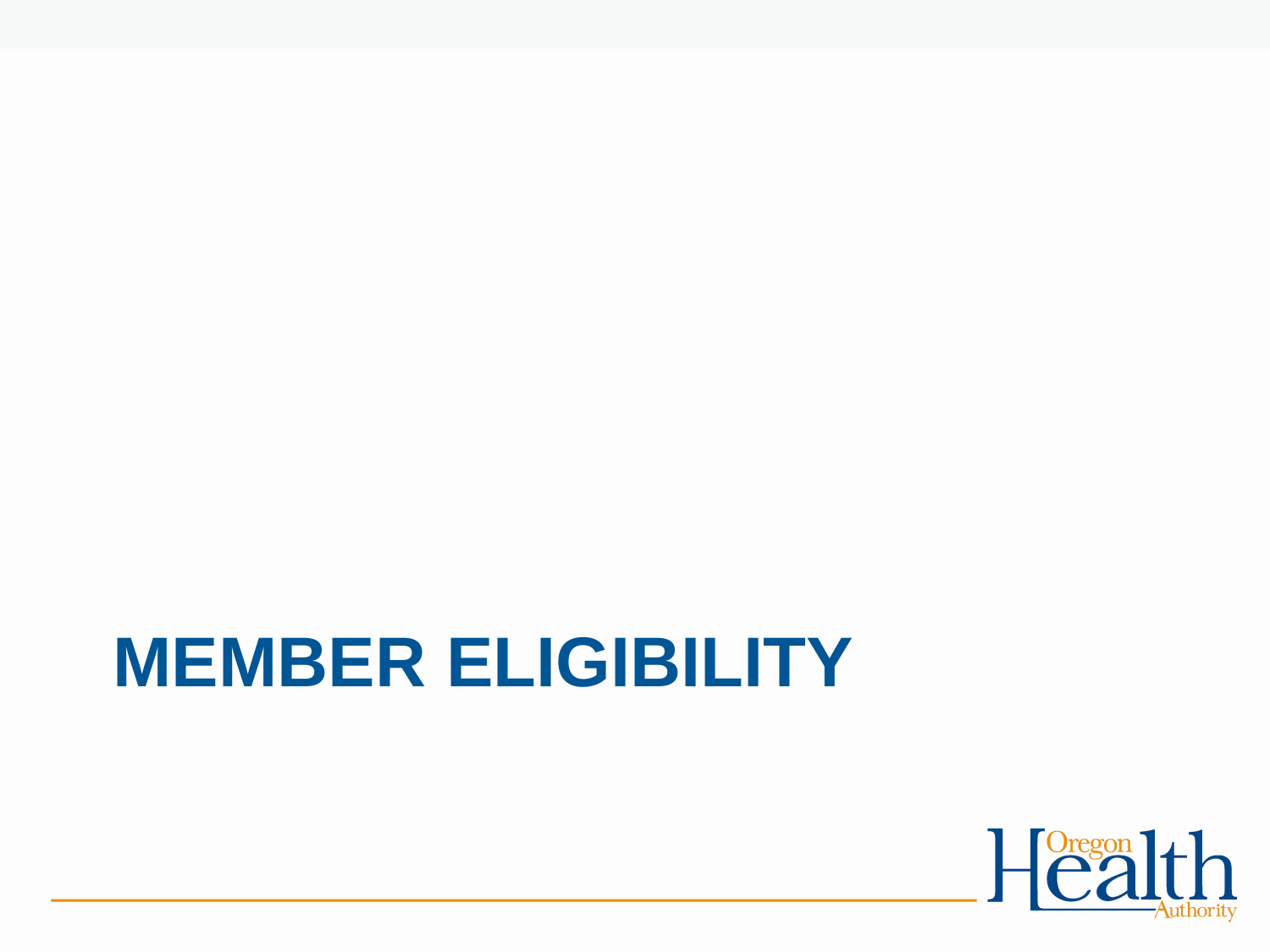# **Oregon Health Plan (OHP) eligibility**

- Providers are responsible to verify eligibility on each date of service
	- OHP coverage
	- Benefit plan
	- Coordinated care, managed care or fee-for-service
- **Member medical ID does not guarantee coverage**
- Member eligibility and coverage may change

Oregon Administrative Rule (OAR): 410-120-1140

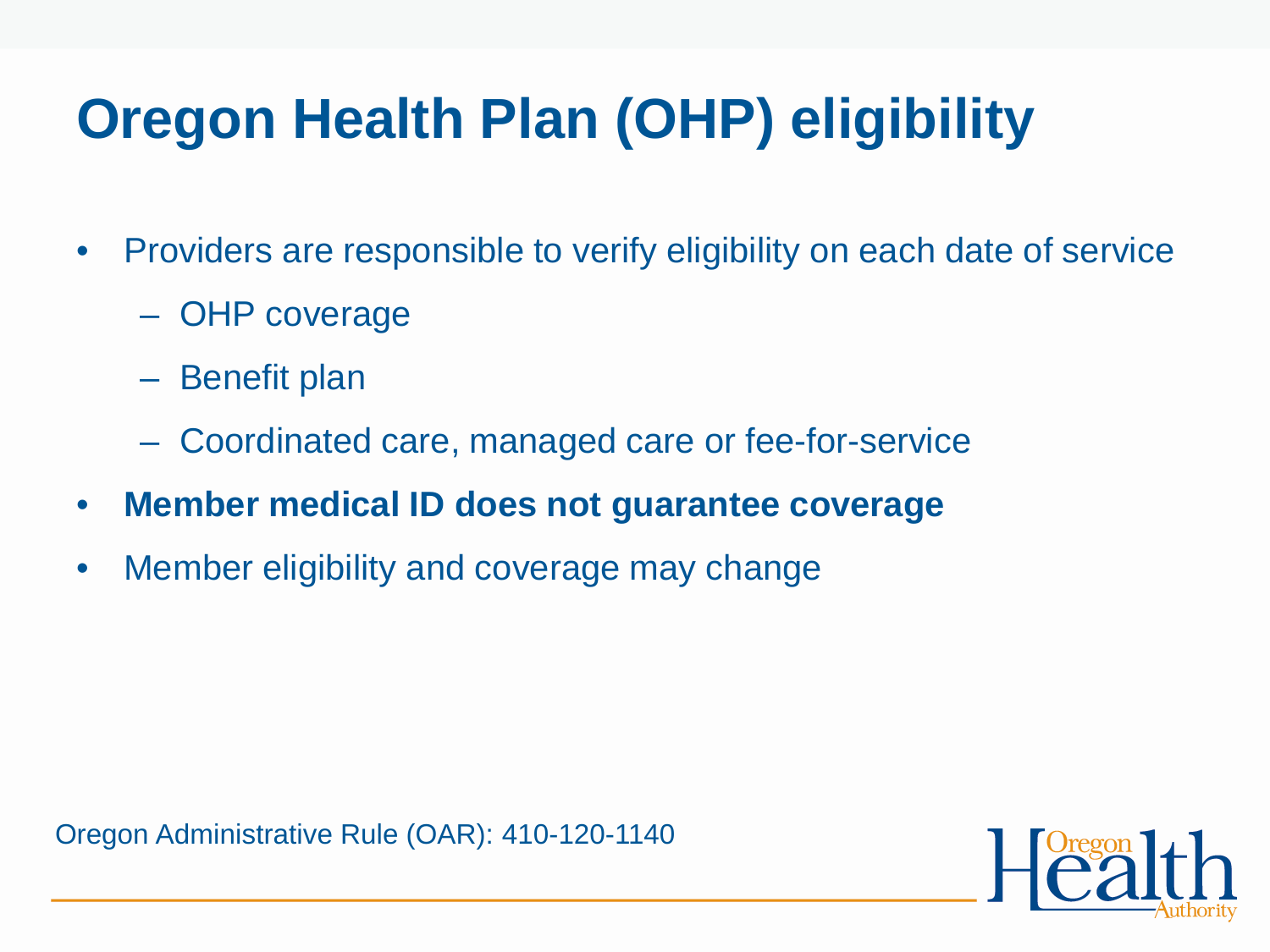### **Service delivery**

- Covered services for eligible OHP members are delivered through:
	- **Coordinated care:** State contracts with a plan to handle prior authorization and billing; Coordinated Care Organization (CCO)
	- **Managed care:** State contracts with a plan to handle prior authorization and billing; Managed Care Organization (MCO)
	- **Fee-for-service (FFS):** The Oregon Health Authority (OHA) handles prior authorization and billing

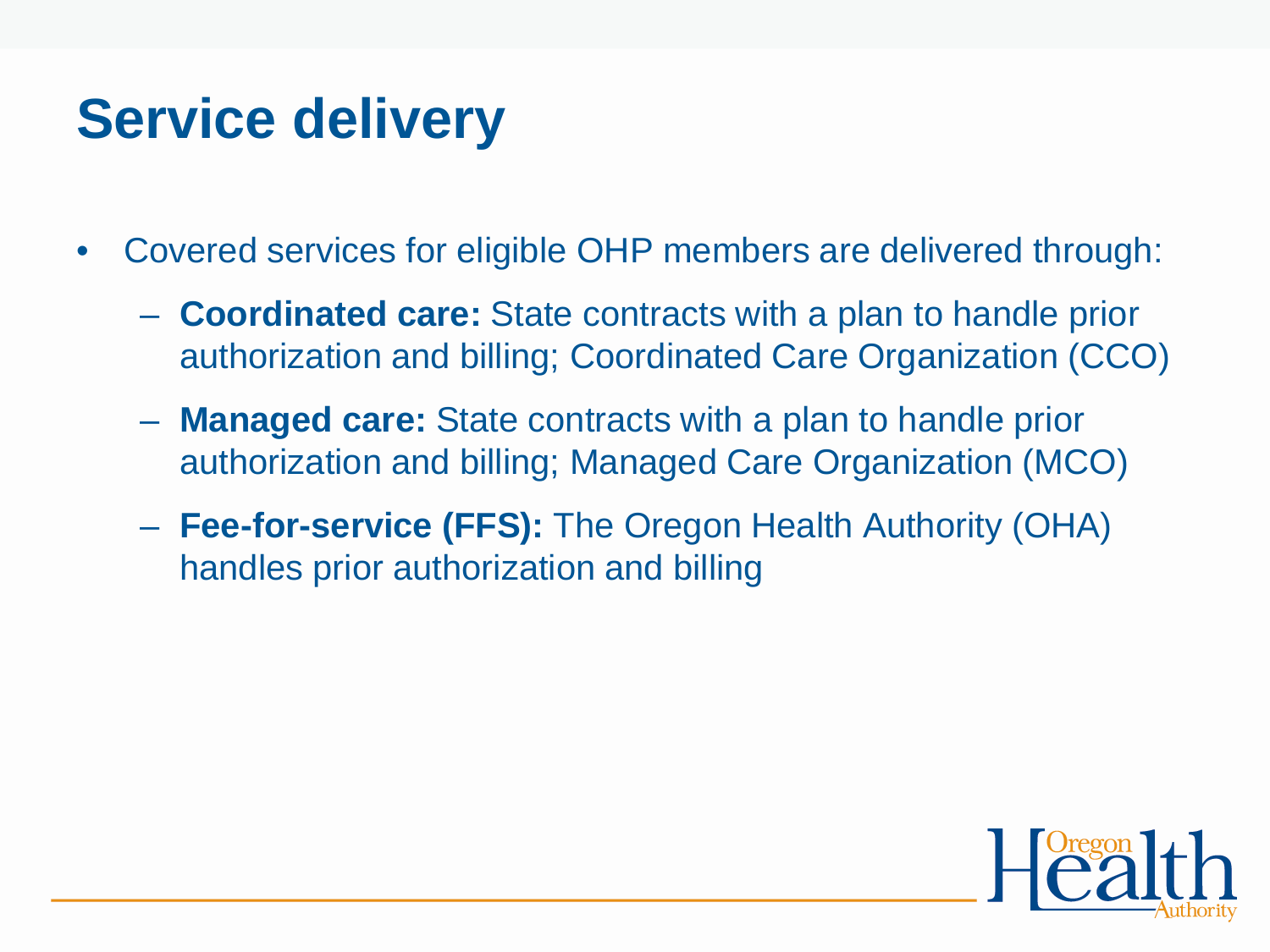#### **Coordinated care**

- Physical, mental health and dental (CCOA)
- Physical and mental health (CCOB)
- Mental health only (CCOE)
- Mental and dental health (CCOG)

<http://www.oregon.gov/OHA/HSD/OHP/Coordinated-Care.aspx>

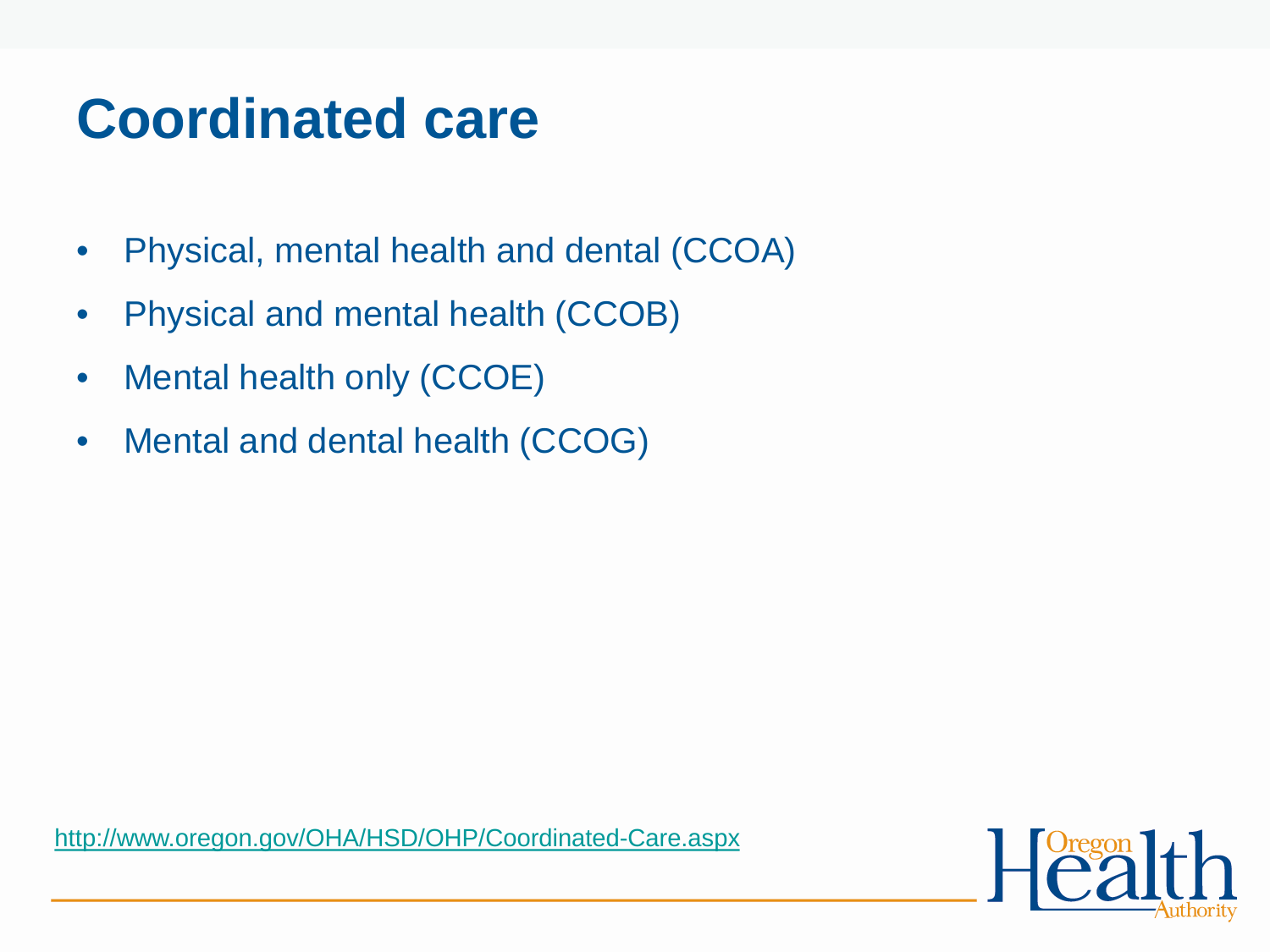#### **Managed care**

- Dental Care Organization (DCO)
- Mental Health Organization (MHO)
- Medical care
	- Fully Capitated Health Plan (FCHP); includes drug coverage
	- Primary Care Manager (PCM)
	- Physician Care Organization (PCO)

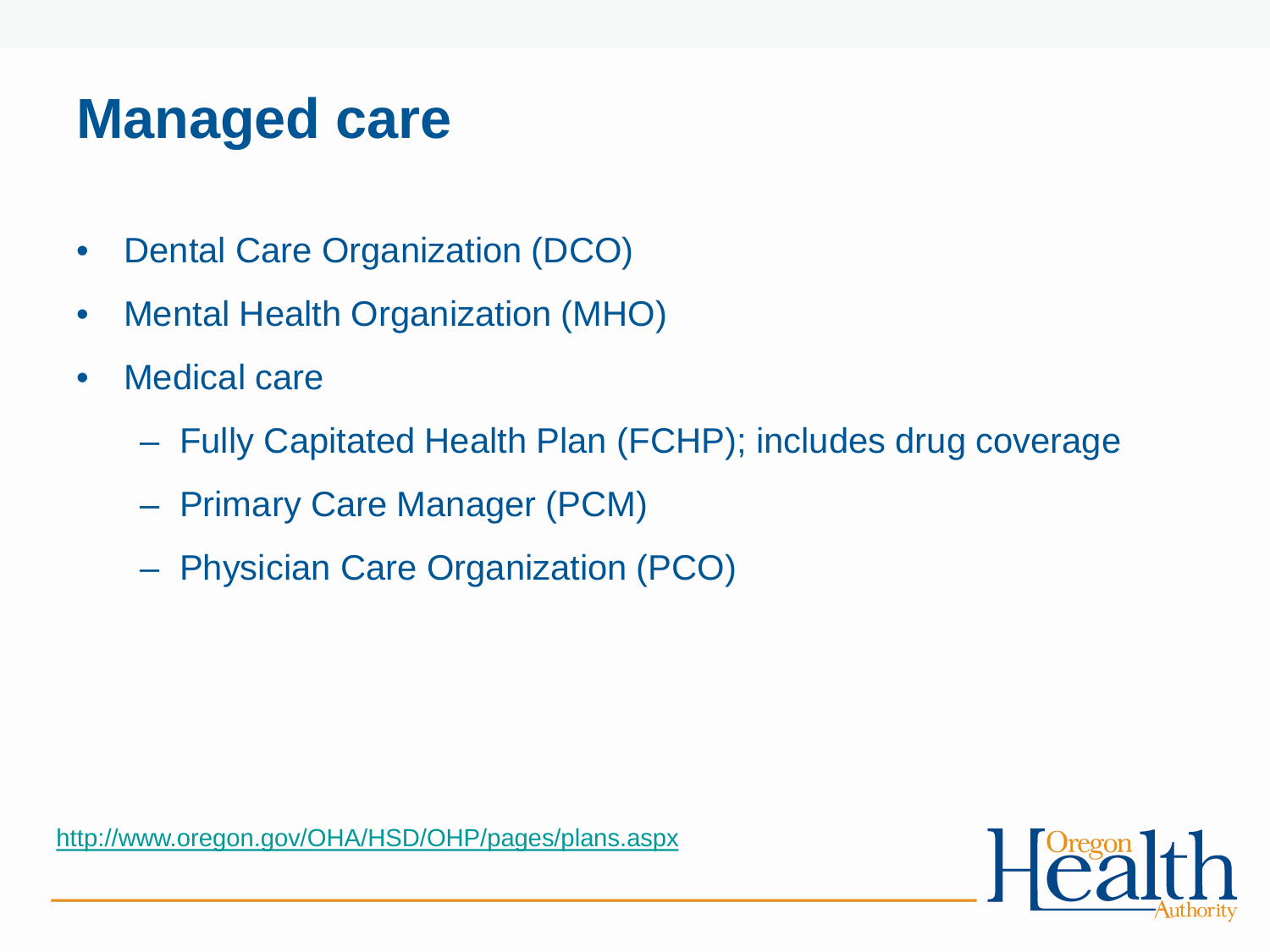# **Tools to verify eligibility**

- Provider Web Portal (PWP)
	- Real-time eligibility
	- Web-based system
- Automated Voice Response (AVR)
	- Telephone-based system
	- 866-692-3864
- Electronic Data Interchange (EDI)
	- Real-time eligibility
	- Electronic information exchange

<http://www.oregon.gov/OHA/HSD/OHP/Pages/Eligibility-Verification.aspx>

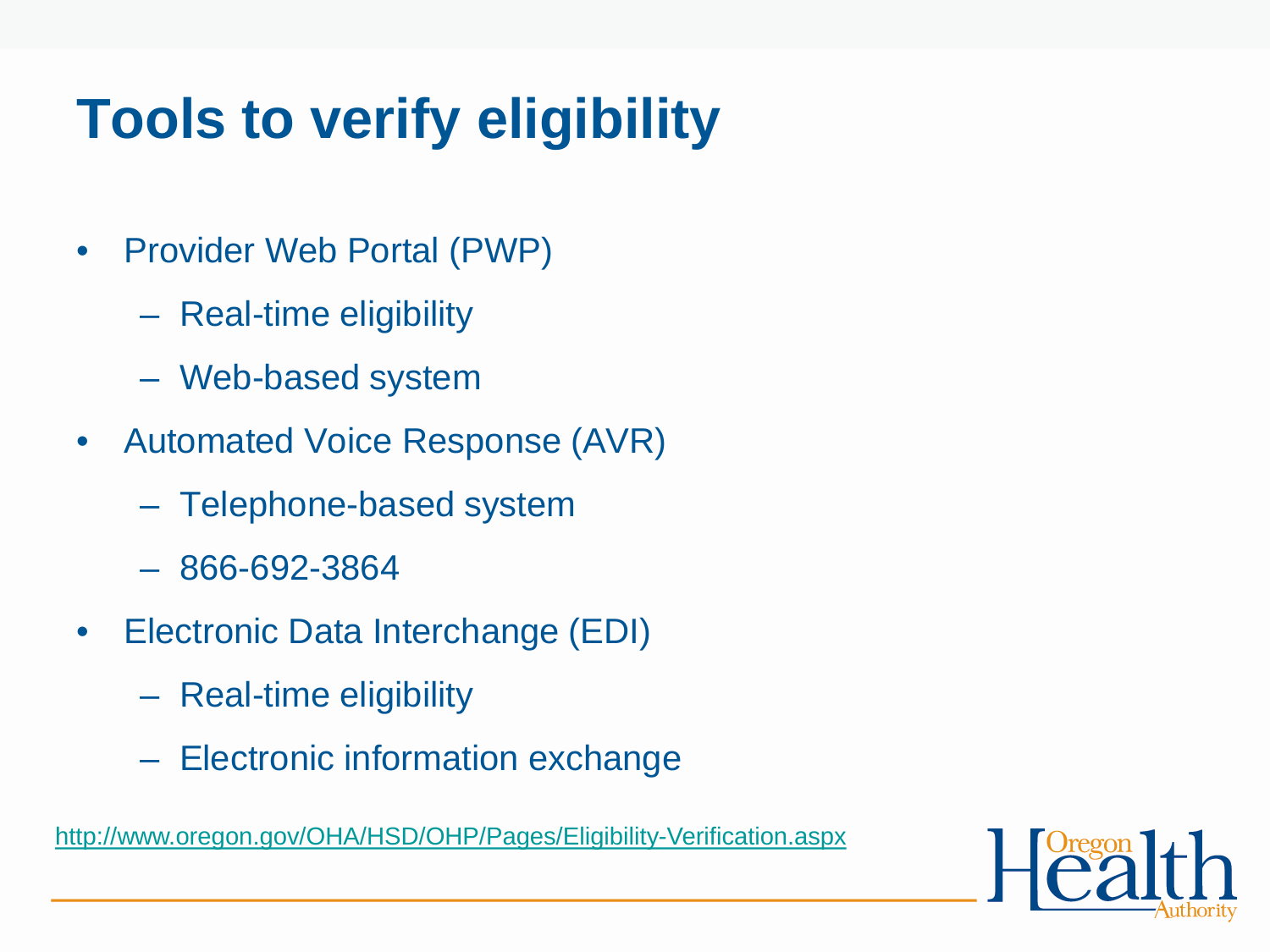### **Steps to verify a service is covered**

- Verify member eligibility on the date of service
- Refer to the Prioritized List to confirm funding and/or pairing
	- PWP
	- [http://www.oregon.gov/oha/HSD/OHP/Pages/Prioritized-](http://www.oregon.gov/oha/HSD/OHP/Pages/Prioritized-List.aspx)List.aspx
	- **Need help?** Code Pairing and Prioritized List hotline: 800-393-9855
- Refer to applicable Oregon Administrative Rules (OARs)
	- <http://www.oregon.gov/OHA/HSD/OHP/pages/policies.aspx>
	- Use all applicable OARs to determine coverage criteria, limitations, restrictions, and exclusions
	- **Need help?** Provider Services Unit: 800-336-6016

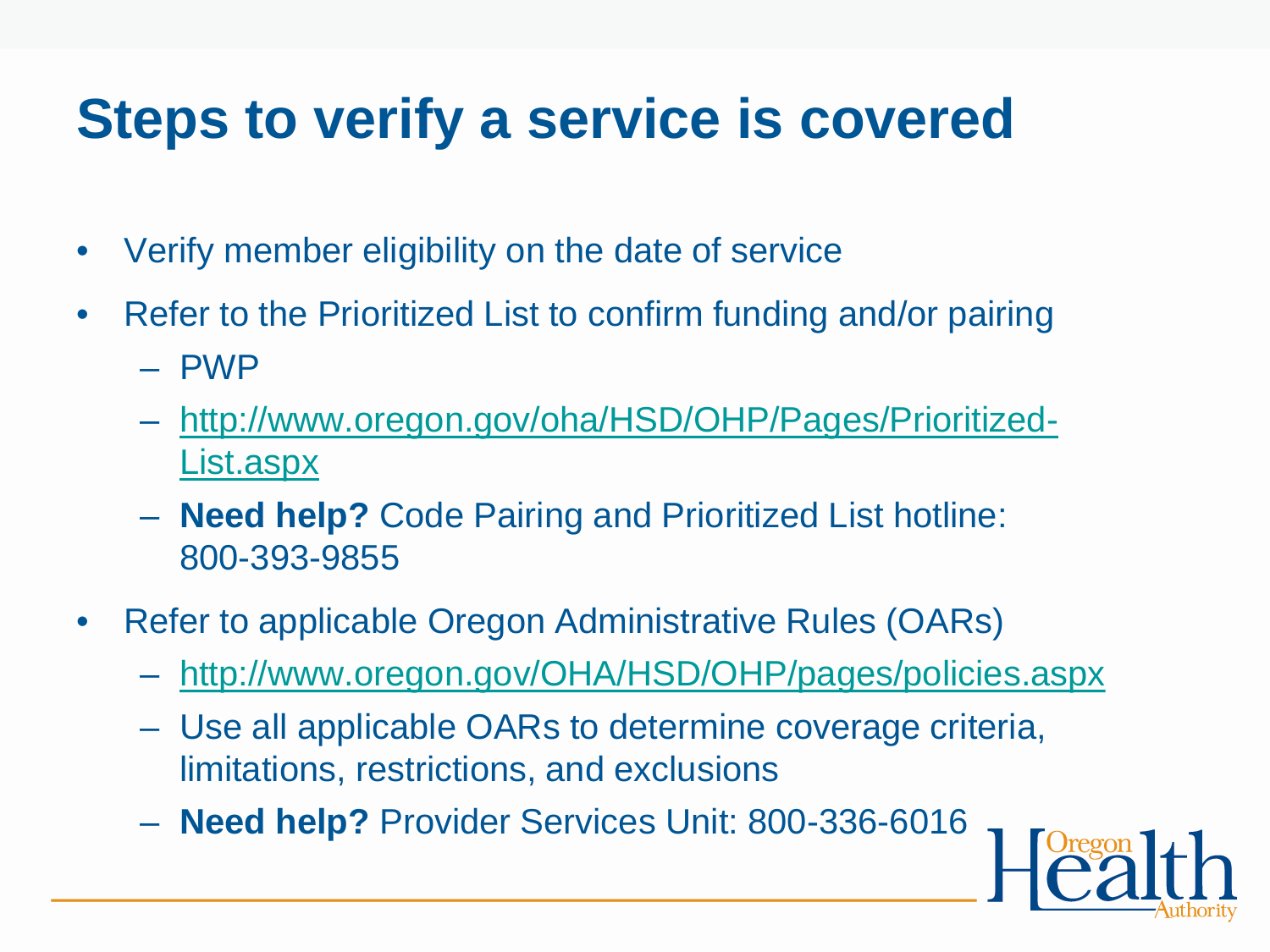# **DOCUMENTATION AND BILLING**

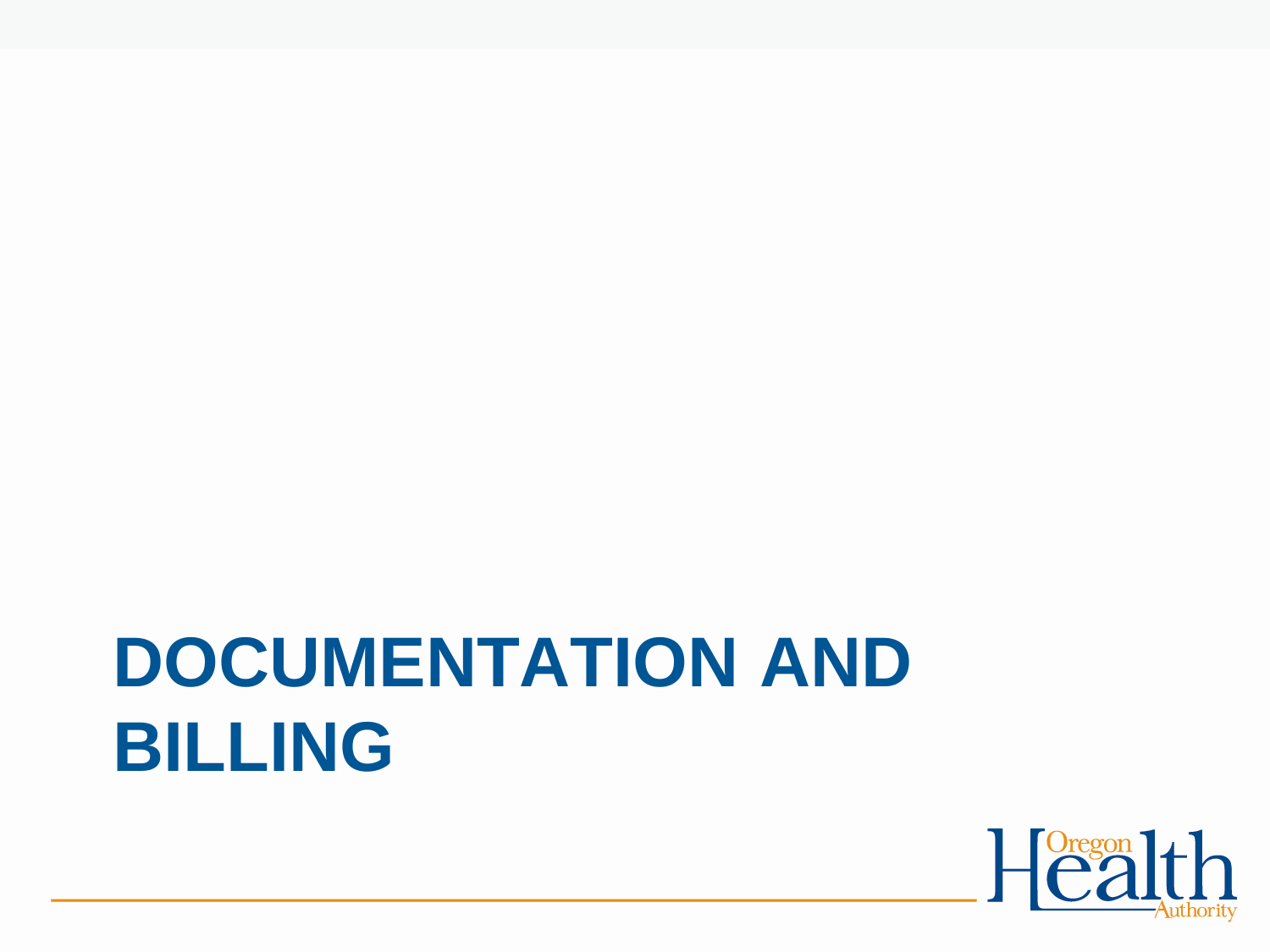### **Documentation**

- Maintain documentation for all services provided that supports the charges billed. Ensure the date of service in the documentation matches the date of service on the claim.
- Include:
	- Date of service;
	- The individual who provided the service; and
	- Other documentation required by Oregon Administrative Rules (OARs), provider guidelines, or contract. Examples:
		- Prior authorization
		- Progress reports
		- Chart notes



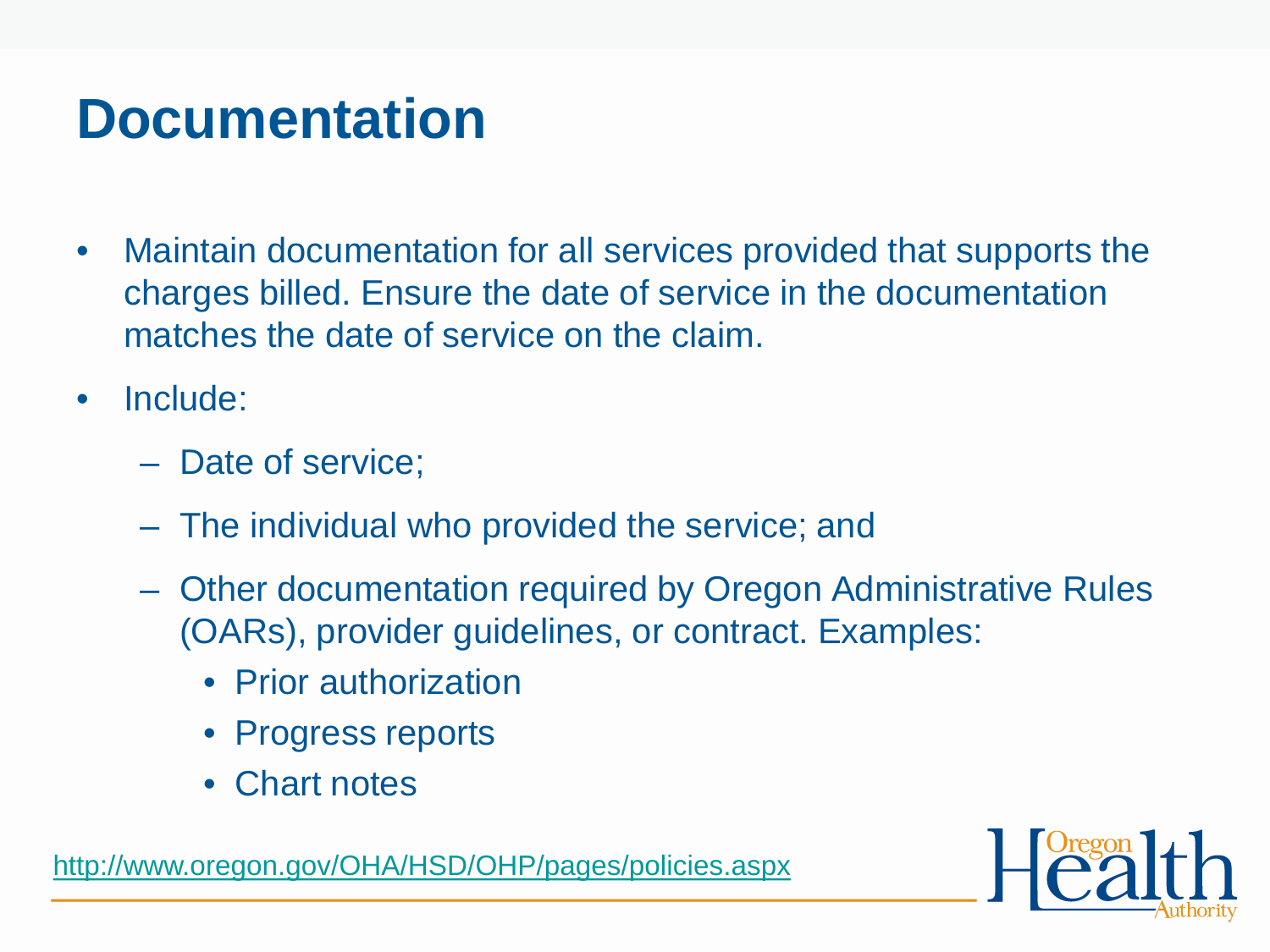## **Before billing OHP**

- Make sure the person is eligible for OHP
- Determine if the member is enrolled in an OHP managed or coordinated care plan (if so, authorization and billing is through the plan)
- Verify if the member has other insurance
- Bill all other resources first
	- Third-Party Liability (TPL); private insurance
	- Medicare

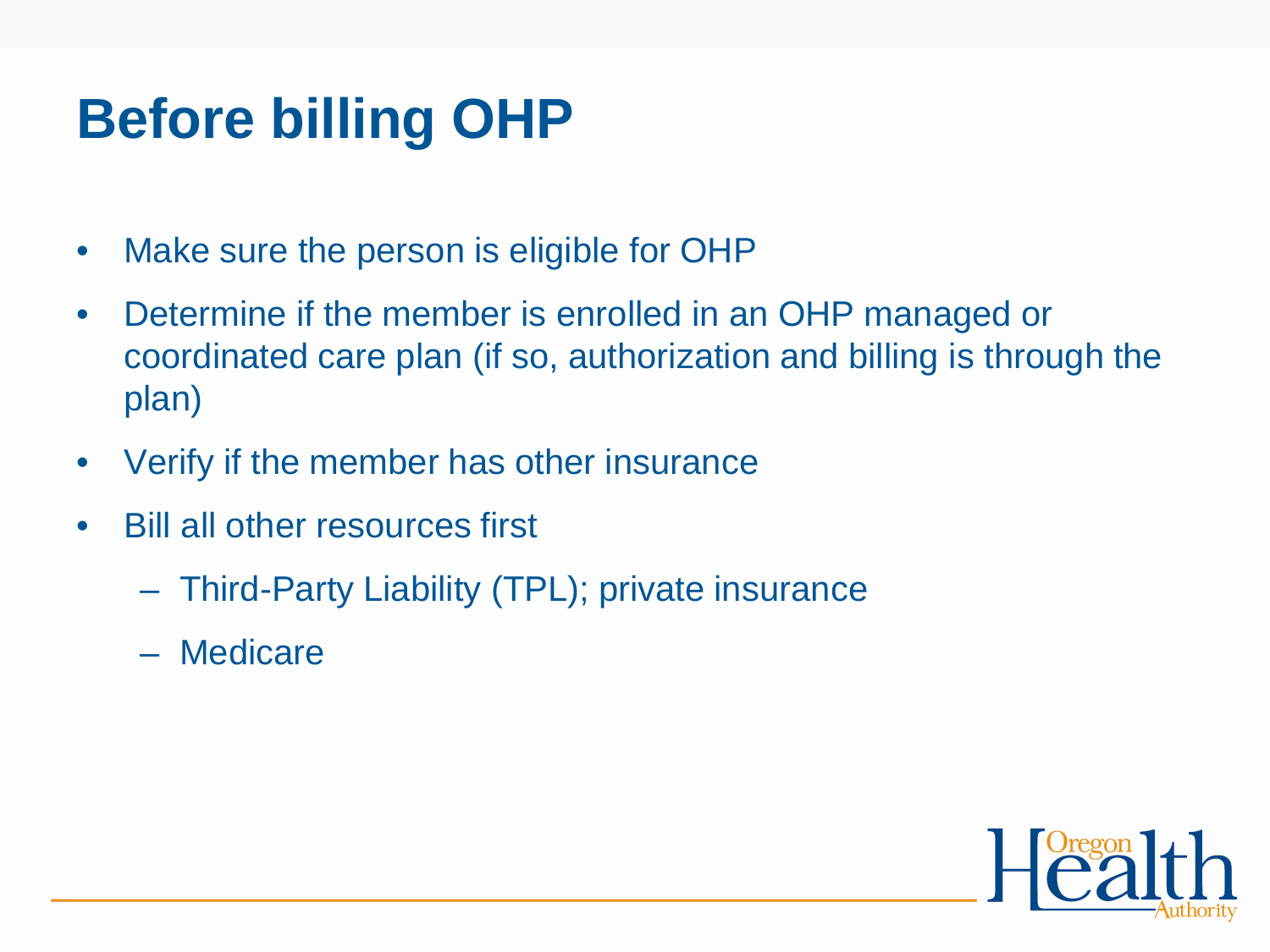## **Billing for Medicaid-covered services**

- Bill appropriate parties
	- Coordinated or managed care plans
	- OHP (fee-for-service)
- Billing charges, copayments, and third-party payments
	- Bill usual and customary charges
	- Report any previously paid amount on the claim to OHP (other insurance and Medicare)
- Payment from OHP is OHP's allowed amount, minus previous payments and member copayments
	- OHP does not collect copayments for services provided on or after 1/1/2017.

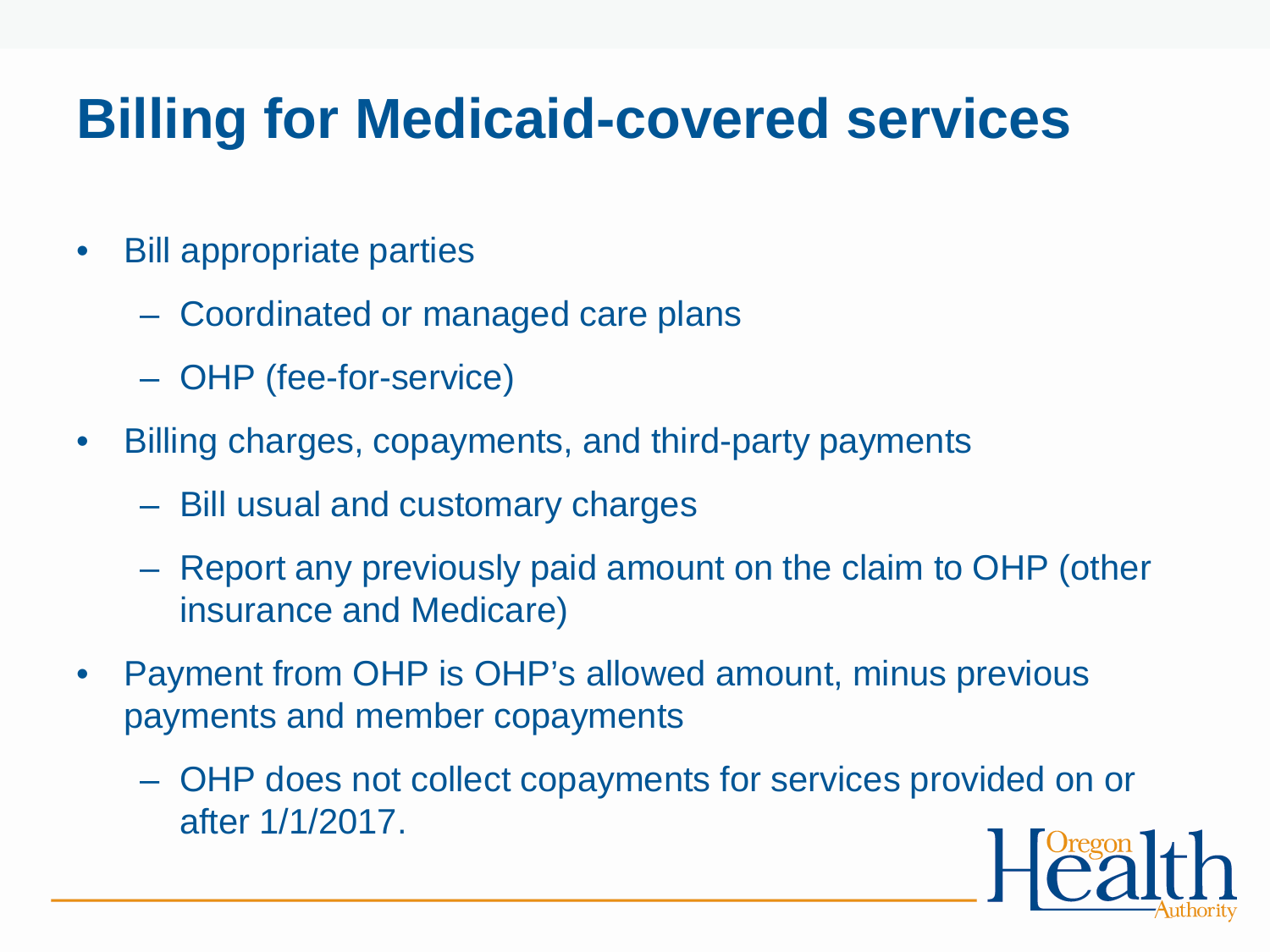# **Billing an OHP member**

- Providers are prohibited from billing an OHP member for Medicaidcovered services
- Members may only be billed if all of the following criteria are met:
	- The service is **not** covered by Medicaid;
	- All reasonable covered treatments have been tried OR member is aware of reasonable covered treatments, but selects a treatment that is not covered; and
	- Member and provider have completed an *OHP Client Agreement to Pay for Health Services* (OHP 3165)

[https://aix-xweb1p.state.or.us/es\\_xweb/DHSforms/Served/he3165.pdf](https://aix-xweb1p.state.or.us/es_xweb/DHSforms/Served/he3165.pdf)

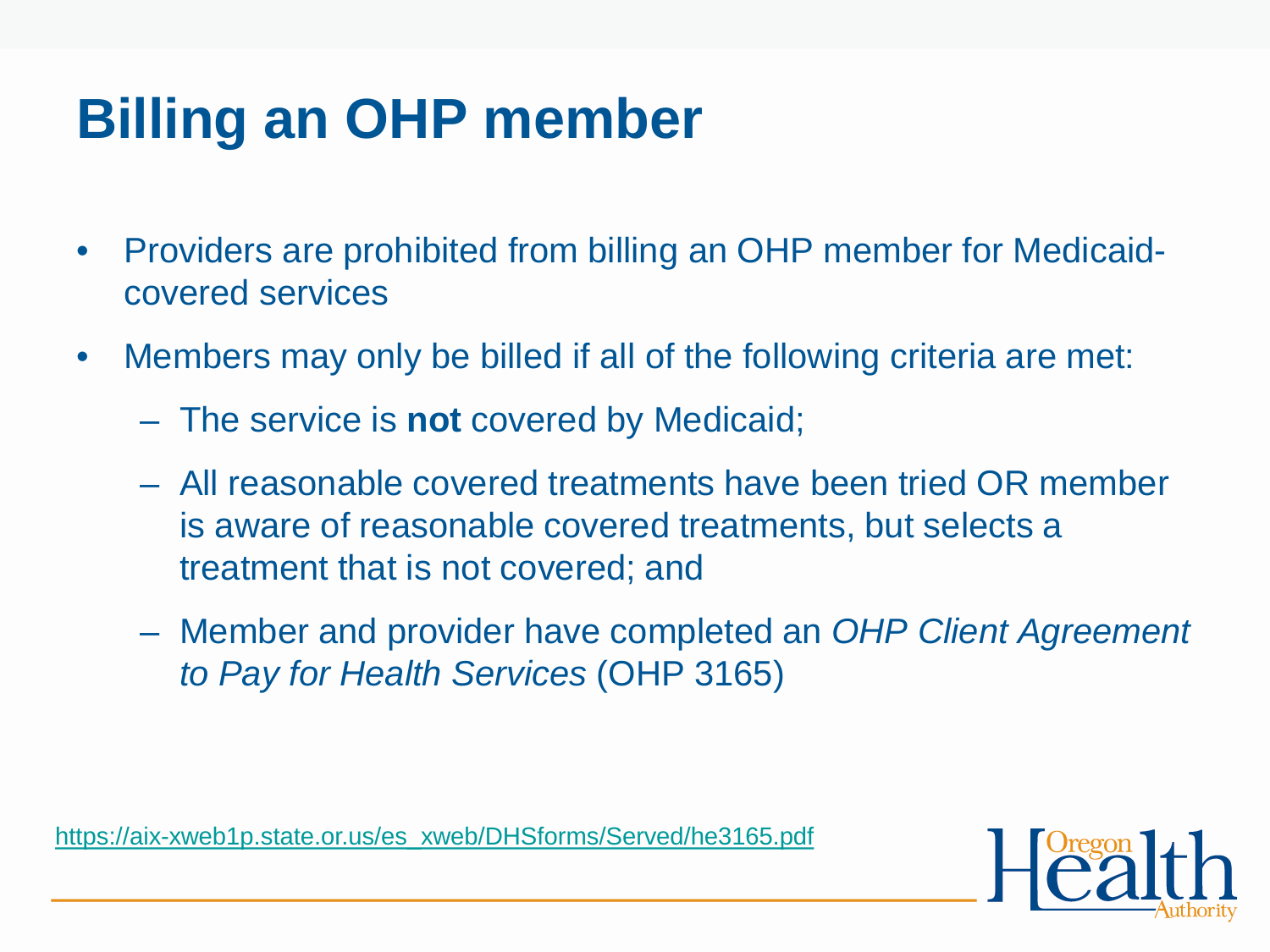# **Tools to submit claims**

#### Provider Web Portal

- Web-based billing
- Available 24 hours a day, 7 days a week
- Immediate claim status upon submission

#### Electronic Data Interchange (EDI)

- Electronic-based billing
- Batch claim format (ideal for large volumes of claims)

#### Paper forms (CMS-1500, UB-04, etc.)

- Delayed claim status and payment
- Increased risk of error



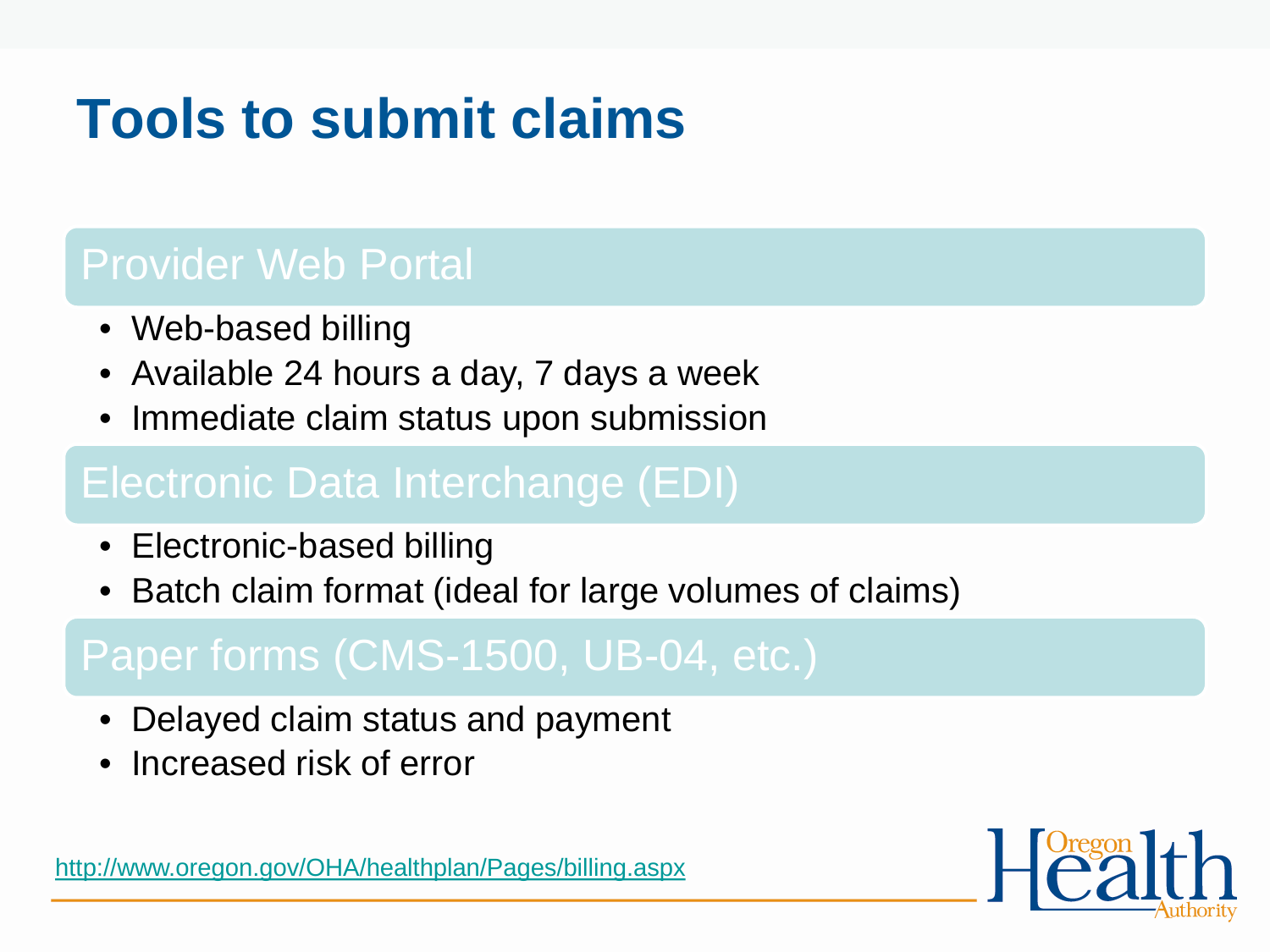#### **Resources**

- Provider Web Portal
	- [https://www.or-medicaid.gov](https://www.or-medicaid.gov/)
	- Instruction and step-by-step guides: [http://www.oregon.gov/OHA/HSD/OHP/Pages/webportal.aspx](http://www.oregon.gov/OHA/HSD/OHP/pages/webportal.aspx)
- Electronic Data Interchange (EDI)
	- 888-690-9888
	- <http://www.oregon.gov/OHA/HSD/OHP/Pages/edi.aspx>
- Claim Submission and Processing
	- <http://www.oregon.gov/OHA/HSD/OHP/Pages/billing.aspx>